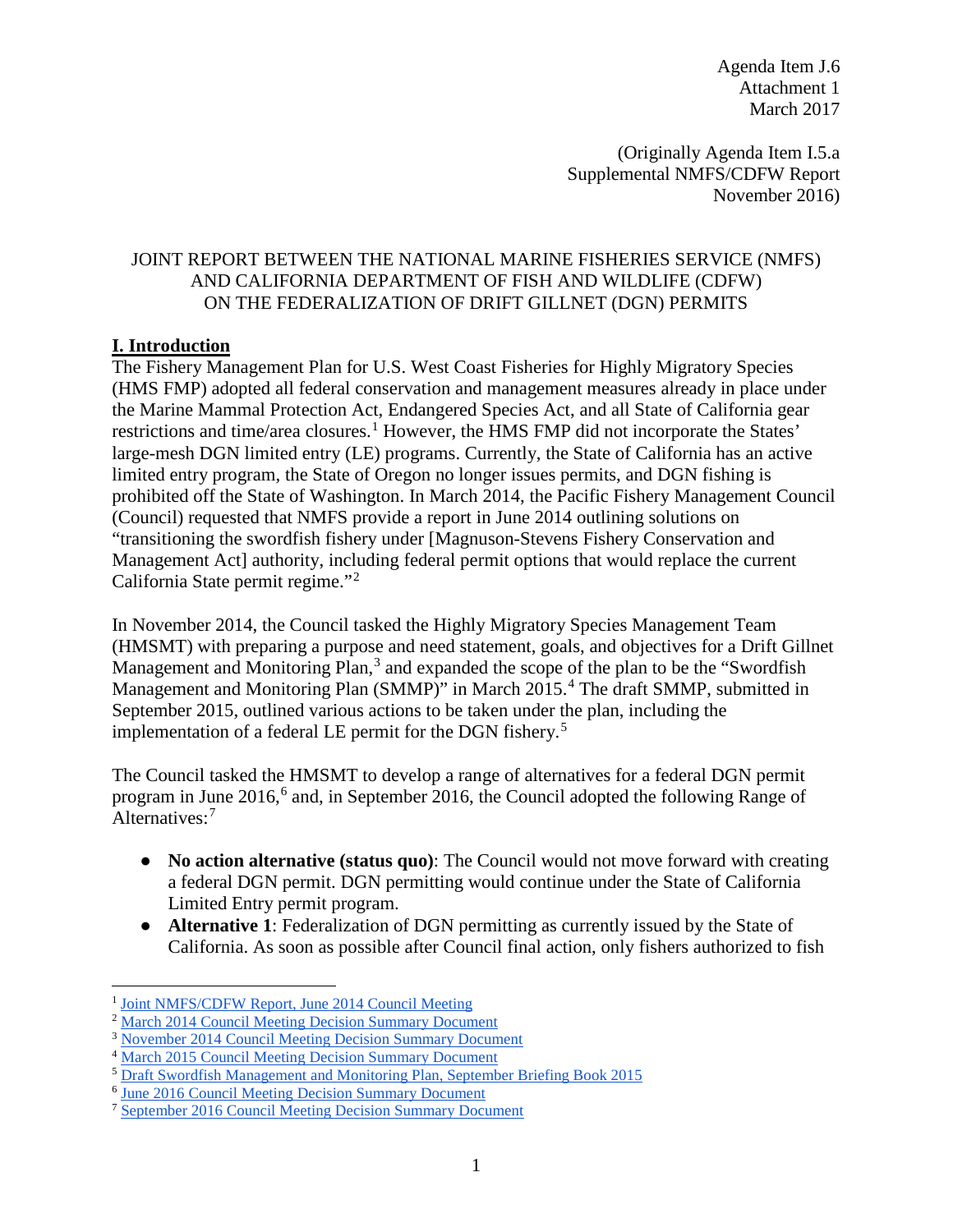with large mesh DGN gear under state law would be entitled to a NMFS commercial highly migratory species (HMS) permit endorsed for DGN. This would mean that fishers who hold valid state DGN permits on the date of Final Rule publication would be eligible to possess an HMS permit DGN endorsement. Permits could only be transferred to a new owner once every three years.

Since September, NMFS and CDFW staff have met to discuss specific details on the plan, recognizing the goal of a seamless transition from a state to a federal permit program. There are differences in administrative procedures between the two agencies, and substantial progress has been made to minimize the practical effects of these differences. This report provides an outline of the current California LE DGN permitting system, an overview of the federal HMS permit endorsement program, the management measures that could be included in a federal DGN permit program, and an implementation timeline.

# **II. California Limited Entry Drift Gillnet Permit**

Prior to the 1980s, commercial take of swordfish was only permitted by hook and line or harpoon under a California issued swordfish permit. In the 1970s, gill and trammel nets were used to harvest thresher shark off California, and while targeting of swordfish was prohibited, swordfish caught incidental to thresher shark were allowed to be kept and sold. As the gill and trammel net fishery expanded, participants found that swordfish was not only profitable, but preferred over thresher shark. Since Fish and Game Code (FGC) already limited the directed commercial take of swordfish to hook and line and harpoon gears and there was concern over the large number of vessels using gill and trammel nets, the legislature established new LE permits in 1982 for the large-mesh DGN fishery targeting swordfish and sharks. The new LE permits were separate from, but in addition to, the LE permit required for any type of gillnet fishing (Hanan, 1993).<sup>[8](#page-1-0)</sup> At that time, more than 200 vessels were actively fishing for thresher shark and swordfish, but the California legislature capped the large-mesh fishery to not exceed 150 permits once attrition reduced the fleet to that number.

# *Permit Specifics*

California commercial fishing permits are issued annually for the fishing year, which lasts from April 1 to March 31 of the following year. If not renewed annually, the permits expire and cease to exist after the one-year renewal period has passed (however, a permit holder can petition the Fish and Game Commission to have their permit reinstated within a year of expiration under specific circumstances). LE DGN permits currently cost \$460.50 per year, an amount which is adjusted annually. A swordfish permit, which authorizes commercial hook and line or harpoon take, is provided to DGN permittees at no cost. If it were purchased separately, the swordfish permit would also cost \$460.50.

In total, 74 DGN permits were issued for the 2015-16 season; 66 permits have been renewed for 2016-17, and eight permit holders have until the end of the current permit season (i.e., March 31, 2017) to renew, but they will incur substantial late fees (up to \$589). DGN permits are issued to an individual, and a vessel must be specified on the permit each year. FGC specifies that the permit holder must be on board the vessel during any DGN fishing activity. One vessel transfer

<span id="page-1-0"></span> <sup>8</sup> Hanan, Doyle A., Hoks, David B., & Coan, Jr., Atilio L. 1993. Fish Bulletin 175: The California Drift Gillnet Fishery for Sharks and Swordfish, 1981-82 through 1990-91.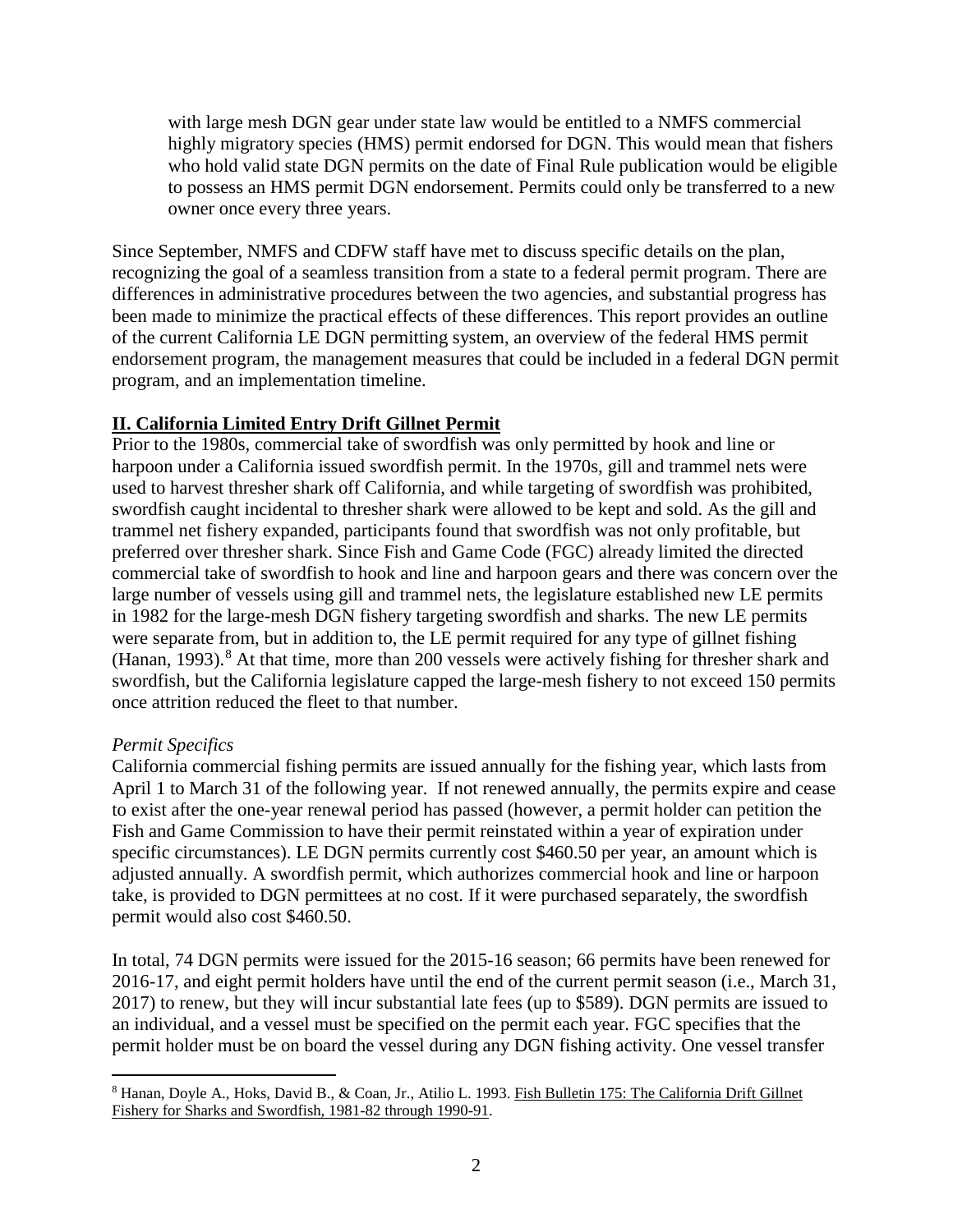per permit per year is allowed. There is no citizenship or residency requirement to possess a California DGN permit.

### *Transfer Provisions*

DGN permits may be transferred to another individual only under the following circumstances:

- The current permit holder must have held the DGN permit for a minimum of three years or provide a current letter from a qualified doctor stating that he/she suffers from a serious illness/permanent disability to the extent that he/she can no longer earn a livelihood from commercial fishing.
- If the permittee dies, provided his/her heirs or estate submit a transfer request (accompanied by a copy of the death certificate) within six months of death.
- Upon dissolution of marriage if the permit is held as community property.

For any transfer of a DGN permit, the transferee must (1) hold a California commercial fishing license, (2) hold a California General Gillnet (GGN) permit or acquire a GGN permit concurrently with receiving the DGN permit (see below), and (3) pay a DGN permit transfer fee of \$1,500.

The DGN permit also has a temporary substitution provision, which allows a permit holder to designate another individual to fish under their permit for up to 15 days per year (this does not apply to the GGN permit). CDFW staff reviewed records from 2011 through 2016, and this provision has not been used in that time period (records do not exist prior to 2011).

# *GGN Permit Specifics*

Like the California DGN permit, the GGN permit is LE and has the same season and permitting parameters. This permit is needed to fish any type of gillnet (except herring) off California, including DGN. While the GGN permit authorizes the white sea bass, California halibut, yellowtail, and other similar nearshore gillnet fisheries, FGC also specifies it as a requirement for possession of a DGN permit. For the 2015-16 permit season, 126 GGN permits were issued; 117 are currently renewed for the 2016-17 season, and nine permits could still be renewed by the end of the season upon payment of substantial late fees.

Similar to the DGN permit, the GGN permit may be transferred for a \$100 fee; however, transfer criteria are more stringent. The permit must be held by the current permit holder for a minimum of 20 years and the permit holder must have demonstrated landings in at least 15 of the last 20 years. The transferee must hold a current California commercial fishing license and demonstrate knowledge of the fishery in one of two ways – the permit holder must either pass a proficiency examination administered by CDFW, or they must have worked as a crewmember for at least 12 months on vessels using gillnets or trammel nets, with at least 180 days at sea on those vessels during the five year period prior to the date of application.<sup>[9](#page-2-0)</sup>

# **III. Federal Endorsement Program**

<span id="page-2-0"></span> <sup>9</sup> Experience must be substantiated by submitting copies of logbooks or a notarized statement by the owner/operator of the vessel(s) on which the experience was acquired. The applicant must prove the experience was obtained while holding a valid California commercial fishing license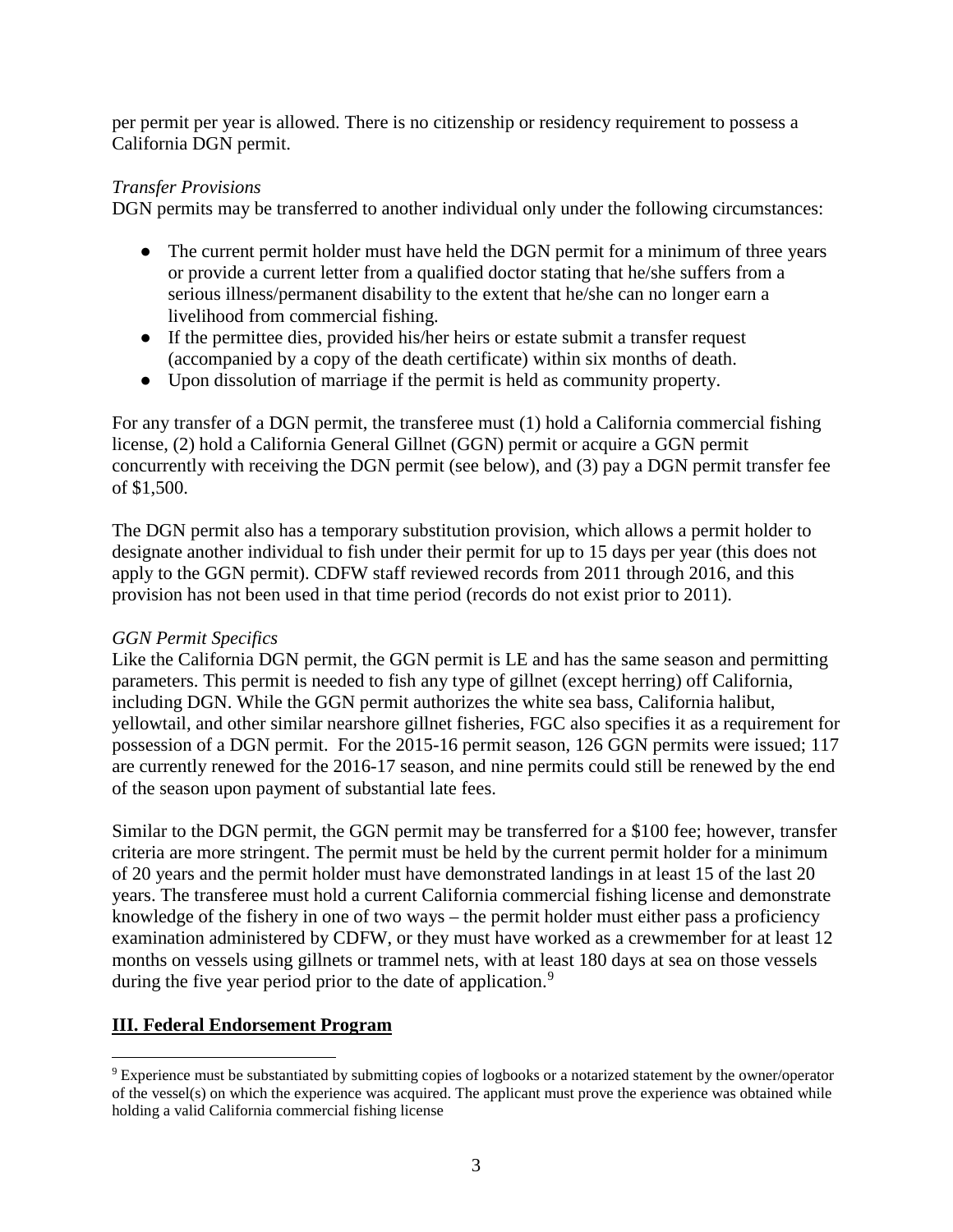The HMS fisheries are regulated by gear type and method of harvest, assigned as endorsements associated with the HMS permit. The regulations apply to all U.S. vessels that fish for HMS within the U.S. West Coast exclusive economic zone (EEZ), between 3 and 200 nautical miles, along the coasts of Washington, Oregon, and California. The regulations also apply to U.S. vessels that target HMS on the high seas (seaward of the EEZ) and land fish in Washington, Oregon, or California.

U.S. commercial vessels that fish for HMS within the U.S West Coast EEZ or on the high seas and land their fish in Washington, Oregon, or California must have an HMS permit. HMS permit applications are designed to provide information to determine the eligibility of an applicant and identify the fishery the applicant intends to fish in. Fisheries are identified by gear types: DGN, purse seine, pelagic longline, troll/jig (hook-and-line), harpoon, and bait boat. Permittees are only authorized to fish using gears endorsed to the permit assigned to a vessel; multi-gear permits are granted. Endorsement issuance is based on permittee information that reflects potential HMS fishing efforts and compliance with HMS gear regulations.

The HMS permit is a federal open access permit and is valid only for the vessel for which it is registered and is non-transferrable. If the permitted vessel is sold, the new owner of the vessel must apply for a new HMS permit. If an existing permit holder wishes to use a new vessel, the permittee must apply for a new HMS permit to register with the new vessel. The HMS permit must be kept onboard the vessel and presented to enforcement officers upon request. Permits are valid for two years from the date of issuance, expire on the last day of the permit owner's birth month, and permit issuance currently requires a \$30 processing fee.

# **IV. Proposed New Federal DGN Permit Provisions**

Alternative 1 in the Range of Alternatives the Council adopted in September 2016 specifies who would be eligible to receive a "NMFS commercial HMS permit endorsed for drift gillnet." Following discussions with NMFS permitting staff, a dedicated DGN permit issued to an individual rather than a commercial HMS permit endorsed for DGN gear valid for use on the vessel may be the most effective tool to allow for a simple transition of the permit from state to federal authority. For example, the 3-year transfer provision of Alternative 1 does not conform to current HMS permit transfer provisions (HMS permits and their gear endorsements are nontransferable). Additionally, creating a LE DGN permit endorsement on the current HMS permit would create inconsistency among the various gear endorsements and could lead to unnecessary confusion among permit holders. Furthermore, the effective period of the state permit is yearly (April - March), while the federal HMS permit is valid for a two-year period expiring in the month of the permittee's birth date. Therefore, creating a dedicated federal DGN permit separate from the HMS permit, rather than adding requirements to the DGN endorsement of the existing HMS permit, may be the most straightforward administrative process for transferring from a state to a federal permit system.

NMFS would implement management measures below when creating the federal LE DGN permit. The Council could then make changes to the management measures associated with a federal permit at a later date under the HMS FMP framework process, as outlined in Chapter 5 of the 2016 HMS FMP.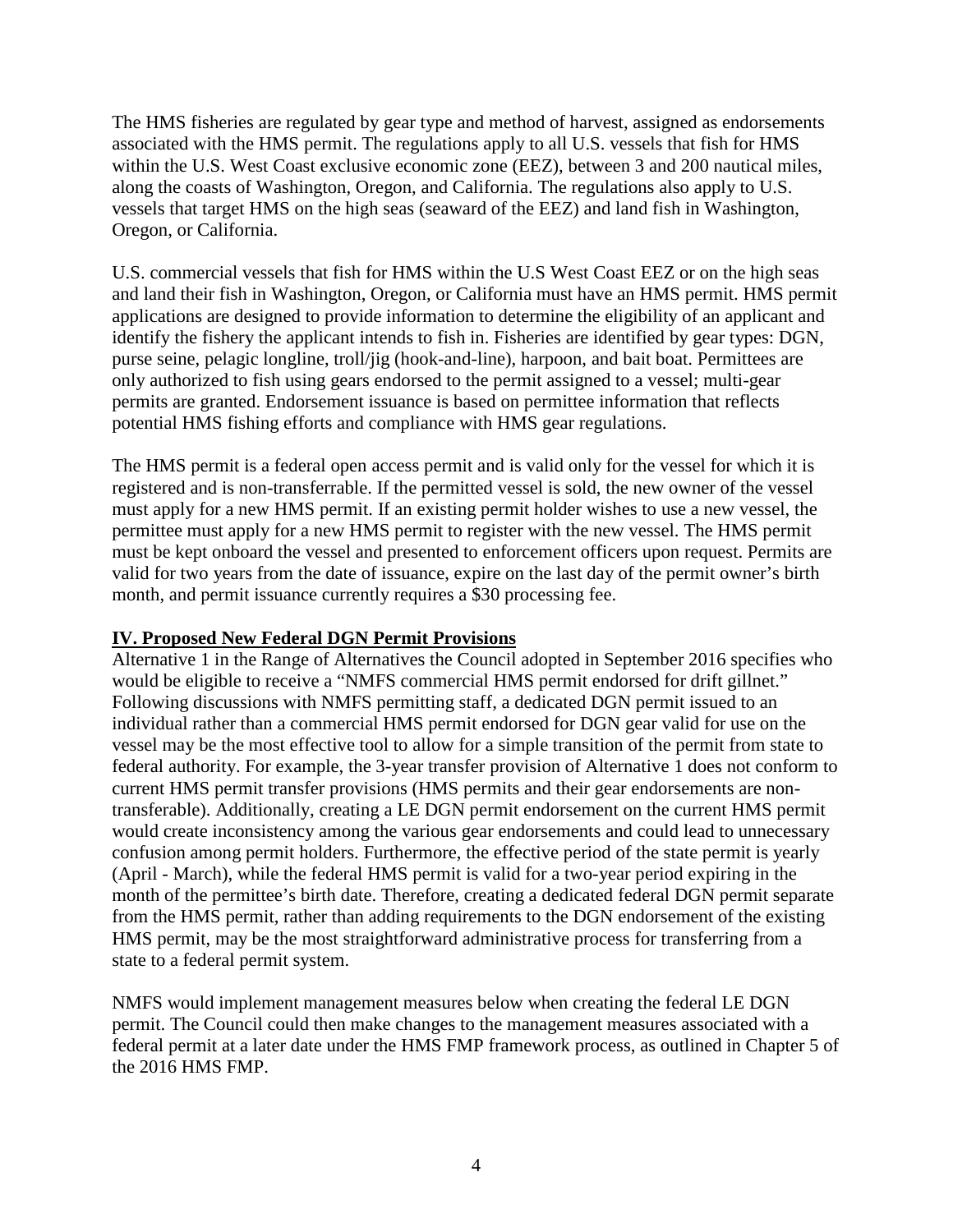- Upon publication of NMFS' final rule to establish the federal DGN permit, all California DGN permit holders would be eligible to apply for and receive a federal DGN permit. If a 2017-2018 state permit renewal application is not received by CDFW or postmarked by March 31, 2018, the permit holder will not be eligible to receive a 2018-2019 federal DGN permit.
- Thereafter, the deadline for receipt or postmark of a federal DGN permit renewal application would be April 30 of the permit year (i.e., April 30, 2018 for 2018-2019 fishing season). Federal DGN permits must be renewed yearly. These proposed renewal deadlines for the federal DGN permit differ from the state permit renewal deadlines but are consistent with procedures for other federal permits.
- A DGN permit that is allowed to expire will not be renewed unless the permit owner requests reissuance by July 31 (three months after the renewal application deadline) and NMFS determines that failure to renew was proximately caused by illness, injury, or death of the permit owner. If the permit expires, it will be forfeited and NMFS will not reissue the permit to anyone. Similar to above, this provision differs from terms specified for the state DGN permit and imposes a shorter renewal window period and does not provide a mechanism to appeal for reinstatement in the event of a failure to renew.
- A permittee must hold a federal DGN permit for three or more years before it is eligible to be transferred.[10](#page-4-0) NMFS would not charge a processing fee for permit transfers. This provision will extend across both state and federal permit programs (e.g., if a permit holder held a state LE DGN permit for two years and a federal LE DGN permit for one year, the permit may be transferred).
- A DGN permit will be issued to an individual and assigned to a specific vessel. A permittee may assign the permit to another vessel once per permit year (April 1 to March 31).
- The permit holder must be aboard the vessel and in possession of a valid DGN permit when engaged in DGN fishing activity.
- A permittee may have any person serve in their place on the permittee's vessel and engage in DGN fishing activity for not more than 15 calendar days in any one year.<sup>[11](#page-4-1)</sup> A permittee shall notify NMFS of a substitution at least 24 hours prior to the commencement of the trip.
- The federal DGN permit would require a yearly processing fee which would likely be less than the current fee of the CDFW DGN permit. The processing fee would be determined by the service costs needed to process a permit request.

In order to be initially eligible for a new federal DGN permit, the permittee must have a state commercial fishing license and a valid federal HMS permit, which requires that an applicant be a citizen of the United States.[12](#page-4-2) The current list of state DGN permit holders contains multiple non-U.S. citizens. In order to ensure that all fishers authorized to fish with DGN under California state law would be entitled to a federal LE DGN permit, as stated in Alternative 1, NMFS may

<span id="page-4-0"></span> $10$  A permittee may also transfer their DGN permit in the case of serious illness or permanent disability, death, or dissolution of marriage if the permit is held as community property.

<span id="page-4-2"></span><span id="page-4-1"></span><sup>&</sup>lt;sup>11</sup> A longer period may be allowed in circumstances of serious illness.<br><sup>12</sup> Additionally, 50 CFR 660.707 states that "a person eligible to own a documented vessel under the terms of 46 U.S.C. 12102(a) may be issued...an HMS permit." 46 U.S.C. 12103 clarifies eligibility requirements, stating that an eligible owner must be a U.S. citizen.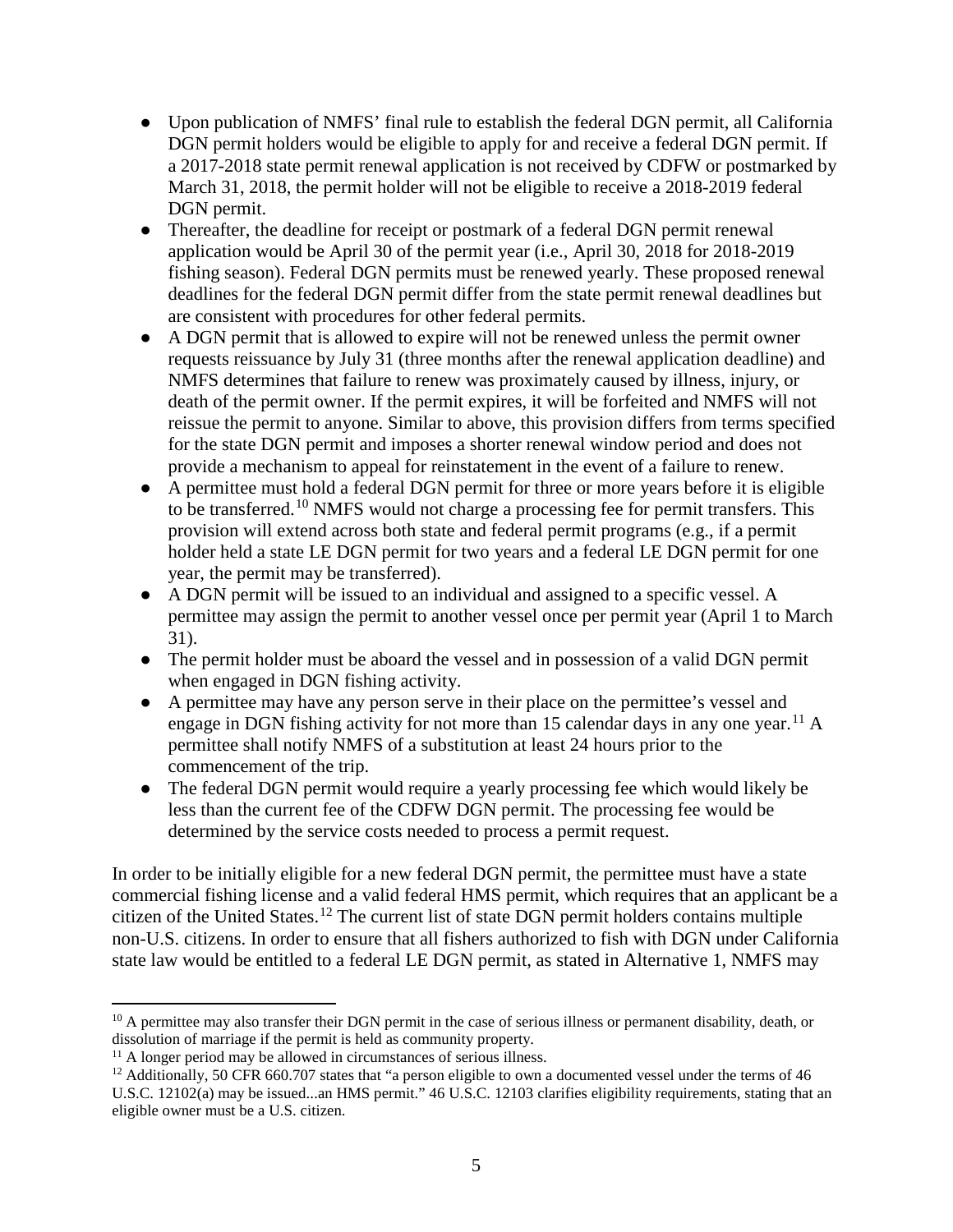include a one-time exemption for these current, non-U.S. citizen participants to allow them to hold an HMS permit and federal DGN LE permit. However, upon implementation of the federal DGN permit program, permits may not be transferred to non-U.S. citizens. MSA Section 303(b)(6) states that any FMP may establish a limited entry program in order to achieve optimum yield, provided that the following criteria are considered: 1) present participation in the fishery; 2) historical fishing practices in, and dependence on, the fishery; 3) the economics of the fishery; 4) the capability of fishing vessels used in the fishery to engage in other fisheries; 5) the cultural and social framework relevant to the fishery and any affected fishing communities; 6) the fair and equitable distribution of access privileges in the fishery; and 7) any other relevant considerations. At the time it was first developed and approved, the FMP acknowledged the existence of the California LE entry system and explicitly approved its continued operation. Federalizing this program in accordance with Alternative 1 would not substantially change the status quo for the regulated community – there would be no exclusion of current fishermen or re-allocation of fishing privileges – but would merely continue an existing limited entry program. Creating a federal LE DGN permit would not limit present participation, modify existing effort, or alter catch composition, totals, or revenues. Additionally, this action would not alter cultural and social frameworks relevant to fishing communities, nor would it reallocate the distribution of access privileges as the action is administrative in nature and simply places the fishery under federal authority.

### **V. Federal Process and Timeline**

Section 6.2.5 (*Permits*) of the March 2016 HMS FMP<sup>[13](#page-5-0)</sup> states that the creation of a limited entry permit system would require an amendment to the existing FMP: "no limited entry systems are proposed at this time. Implementation of a limited entry program would require a plan amendment." If implemented, this and other language in the FMP would need to be amended to reflect the existence of a federal limited entry program under 2016 HMS FMP Section 6.2.1 (*Drift Gillnet Fishery Management Measures*). Future permit requirements could be modified under the framework procedures described in Section 5.1 (*Framework Procedures*). An FMP amendment is also necessary so that the State of California can begin its conformance process, as described in the September 2016 CDFW Report.<sup>[14](#page-5-1)</sup> Upon finalization of an FMP amendment, the Council would transmit the FMP amendment to NMFS to review for approval, disapproval, or partial approval.

If NMFS approves the measure to transition the current California DGN permit system to a federal permit system, it would be responsible for implementing, administering, and enforcing the management program. NMFS would begin preparing a rule package immediately. The rule package would include, most notably, a proposed and final rule, including the opportunity for public comment. During the process, industry members, and the public would have opportunity to comment on the proposed rule. All comments would be addressed and incorporated as appropriate into the final rule.

Prior to final Council action, NMFS would begin preparing a National Environmental Policy Act (NEPA) analysis to determine the impact of the action on the affected environment. As the rule would be largely administrative in nature, rather than a change in effort, action area, or fishing

<span id="page-5-0"></span> <sup>13</sup> http://www.pcouncil.org/wp-content/uploads/2016/03/HMS-FMP-Mar16.pdf

<span id="page-5-1"></span><sup>14</sup> http://www.pcouncil.org/wp-content/uploads/2016/09/J5a\_Sup\_CDFW\_Rpt\_DGN\_SEPT2016BB.pdf